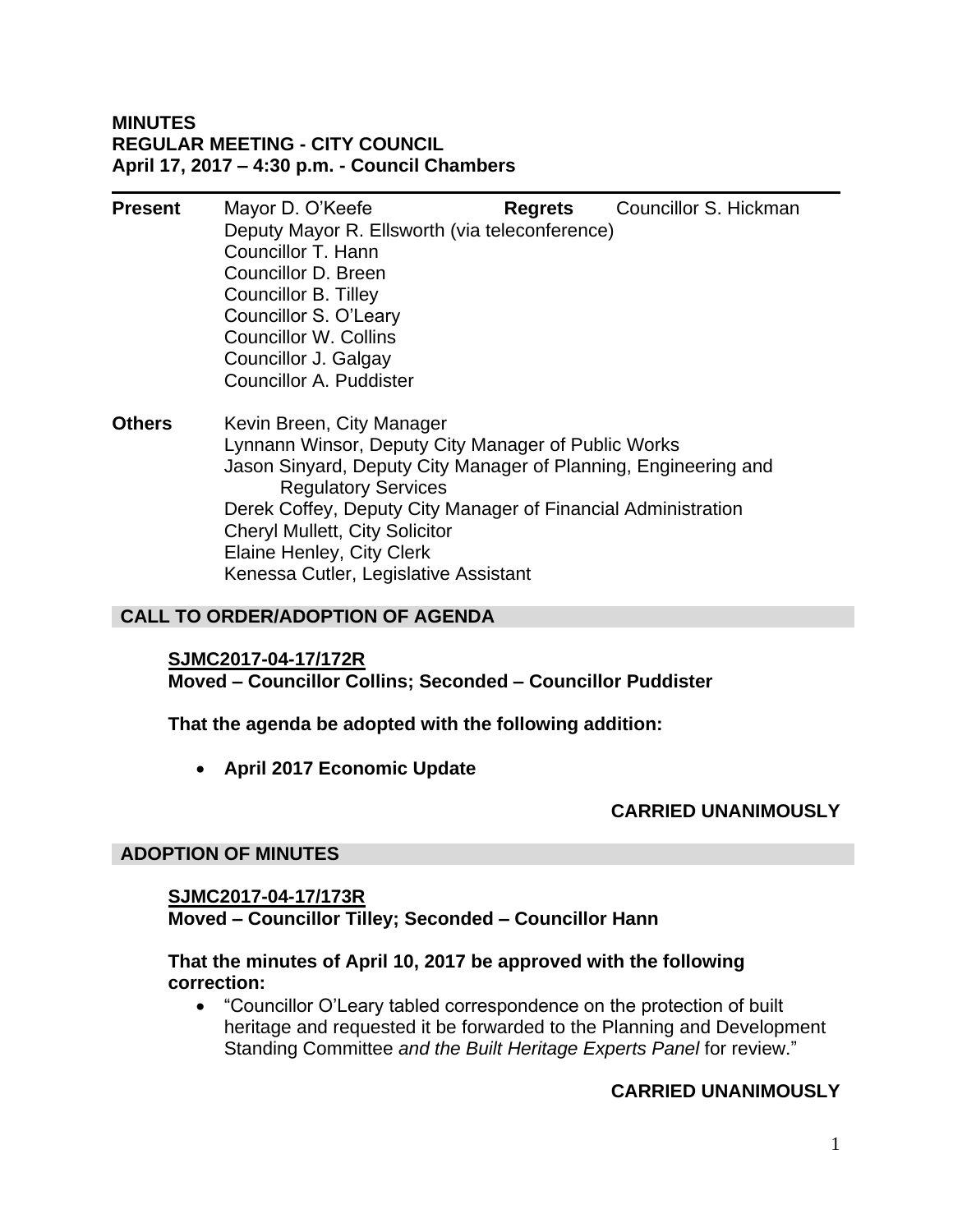# **NOTICES PUBLISHED**

**A Discretionary Use Application has been submitted by Triple J Aggregates requesting permission to occupy 237 Conception Bay South Bypass as an area for Heavy Equipment Storage for parking & storage of various equipment.**

Council considered the above noted notices published.

**SJMC2017-04-17/174R Moved – Councillor Puddister; Seconded – Councillor Tilley**

**That Council approve the application as presented subject to all applicable City requirements.**

**CARRIED UNANIMOUSLY**

## **COMMITTEE REPORTS**

## **Development Committee Report – April 11, 2017**

*Link to Report*

Council considered the above noted report.

**SJMC2017-04-17/175R Moved – Councillor Puddister; Seconded – Councillor Breen**

**That the report and its recommendations be adopted as presented.**

**CARRIED UNANIMOUSLY**

# **Special Events Advisory Committee Report – April 12, 2017**

*Link to Report*

Council considered the above noted report.

**SJMC2017-04-17/176R Moved – Councillor Breen; Seconded – Councillor Lane**

**That the report and its recommendations be adopted as presented.**

**CARRIED UNANIMOUSLY**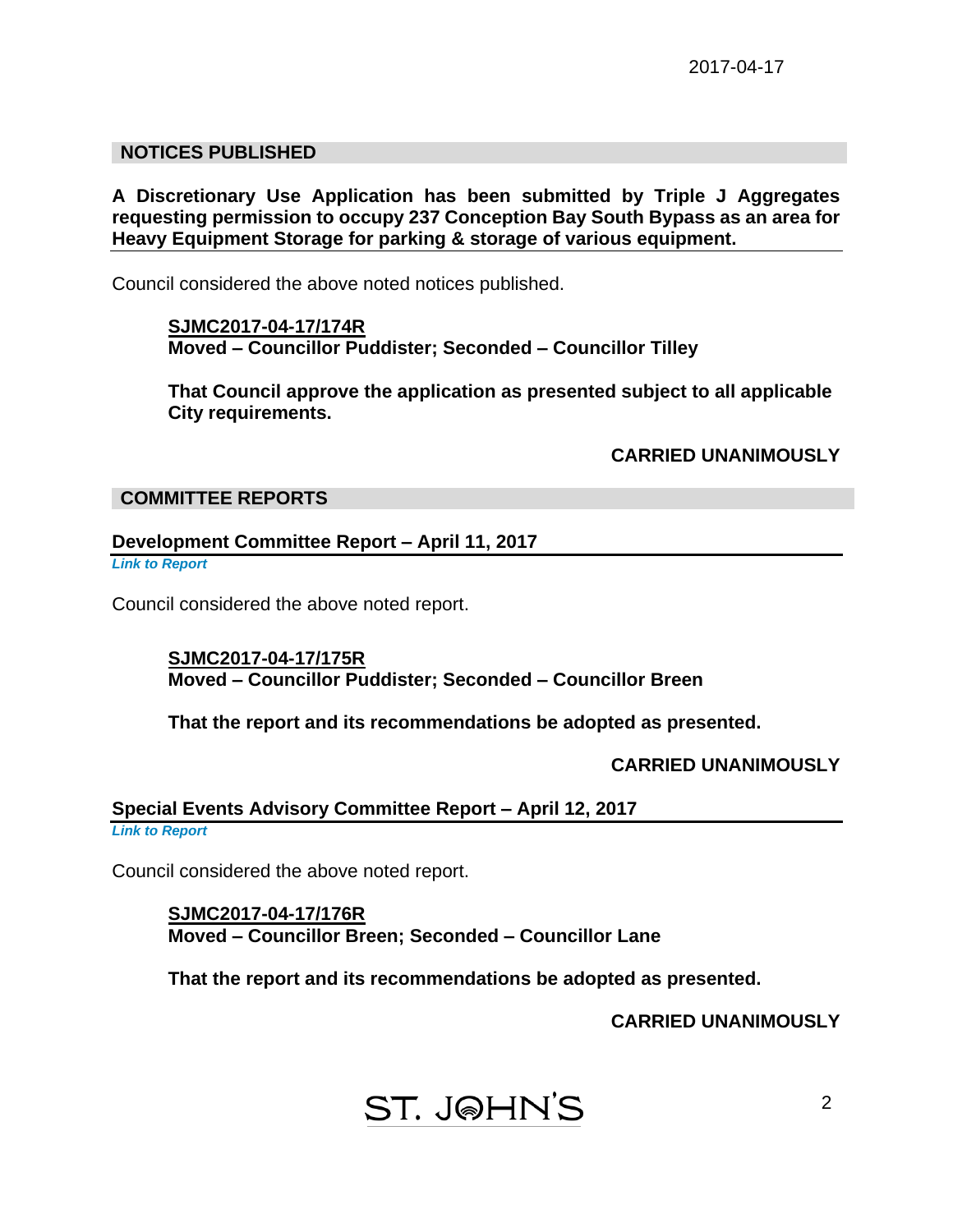# **DEVELOPMENT PERMITS LIST**

*Link to List*

Council considered, for information, the above-noted for the period April 6, 2017 to April 12, 2017.

# **BUILDING PERMITS LIST**

*Link to List*

Council considered the Building Permits for the period of April 6, 2017 to April 12, 2017.

**SJMC2017-04-17/177R Moved – Councillor Hann; Seconded – Councillor Lane**

**That the building permits list for the period April 6, 2017 to April 12, 2017 be approved as presented.**

# **CARRIED UNANIMOUSLY**

# **REQUISITIONS, PAYROLLS AND ACCOUNTS**

*Link to Memo*

Council considered the requisitions, payrolls and accounts for the week ending April 11, 2017.

# **SJMC2017-04-17/178R**

**Moved – Councillor Hann; Seconded – Councillor Lane**

**That the requisitions, payrolls and accounts for the week ending April 11, 2017 in the amount of \$3,309,034.65 be approved as presented.**

# **CARRIED UNANIMOUSLY**

#### **TENDERS/RFPS**

# **Tender 2017049 – Supply of Fertilizer & Limestone**

Council considered the above noted tender.

#### **SJMC2017-04-17/179R**

**Moved – Councillor Hann; Seconded – Councillor Lane**

**That Council award this Tender to the lowest bidder meeting all specifications, Eastchem (NL) Inc. as per the Public Tendering Act.**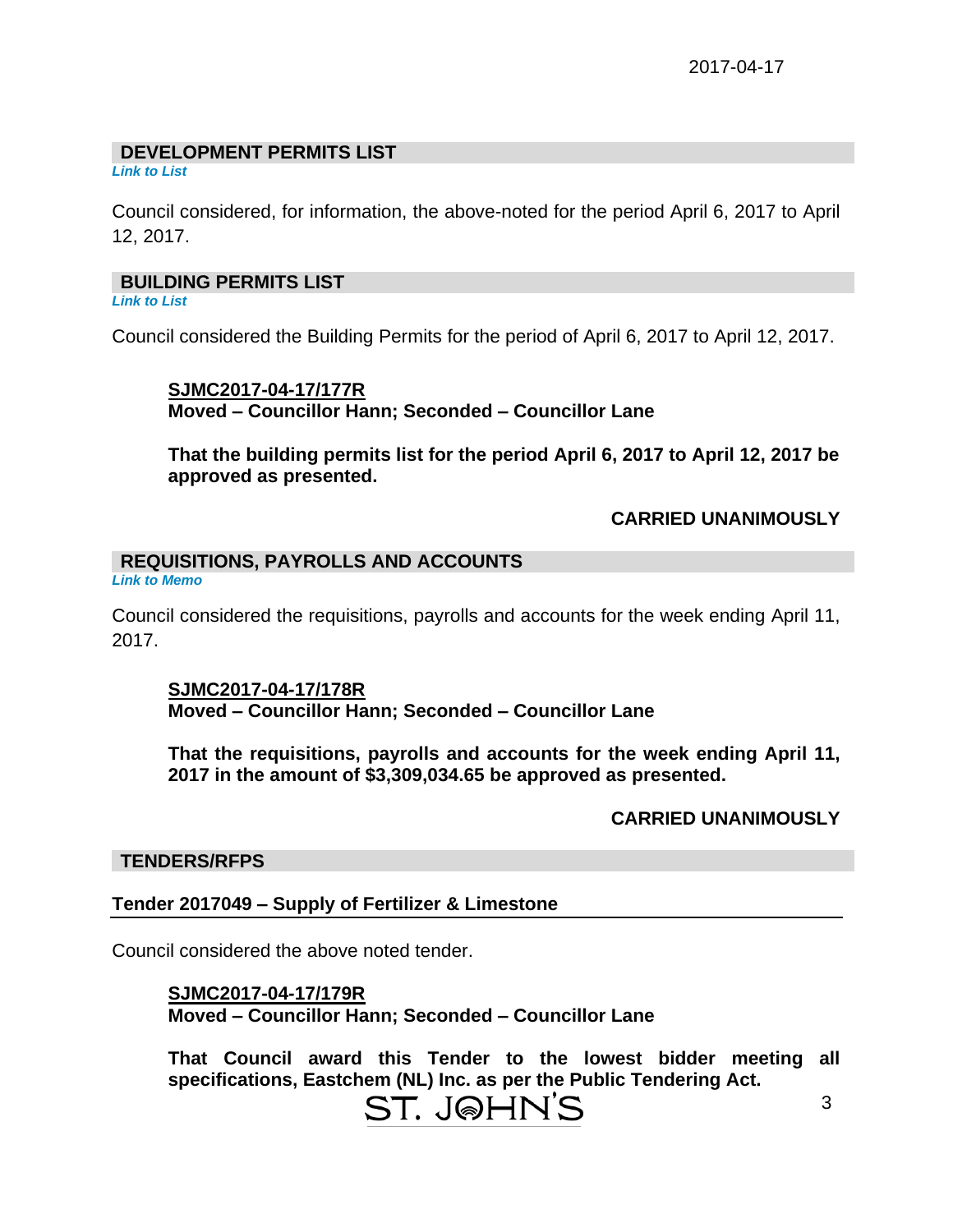# **Taxes (HST) is extra to price quoted**

# **CARRIED UNANIMOUSLY**

### **OTHER BUSINESS**

### **Decision Note dated April 7, 2017 re: Accessible Voting Option for the 2017 Municipal Election**

Council considered the above referenced Decision Note.

**SJMC2017-04-17/180R Moved – Councillor Lane; Seconded Councillor O'Leary**

**That Council approve the inclusion of the The ImageCast Ballot Marker within the contract for the Vote by Mail Ballot Scanning Tabulation System offered by Dominion Voting Systems Corporation at an additional cost of \$5060.**

**CARRIED UNANIMOUSLY**

**Decision Note dated January 4, 2017 re: Travel – Mayor O'Keefe – OTC and WECP Meetings – Texas**

Council considered the above referenced Decision Note.

**SJMC2017-04-17/181R Moved – Councillor Galgay; Seconded Councillor Collins**

**That Council approve the travel and associated costs for Mayor O'Keefe to attend the OTC and WECP meetings being held in Houston, Texas from May 1 - 3, 2017.**

**CARRIED UNANIMOUSLY**

#### **Decision Note dated April 13, 2017 re: Approval of the 2017 Capital out of Revenue Spending**

Council considered the above referenced Decision Note.

**SJMC2017-04-17/182R Moved – Councillor Galgay; Seconded Councillor Tilley**

ST. J@HN'S